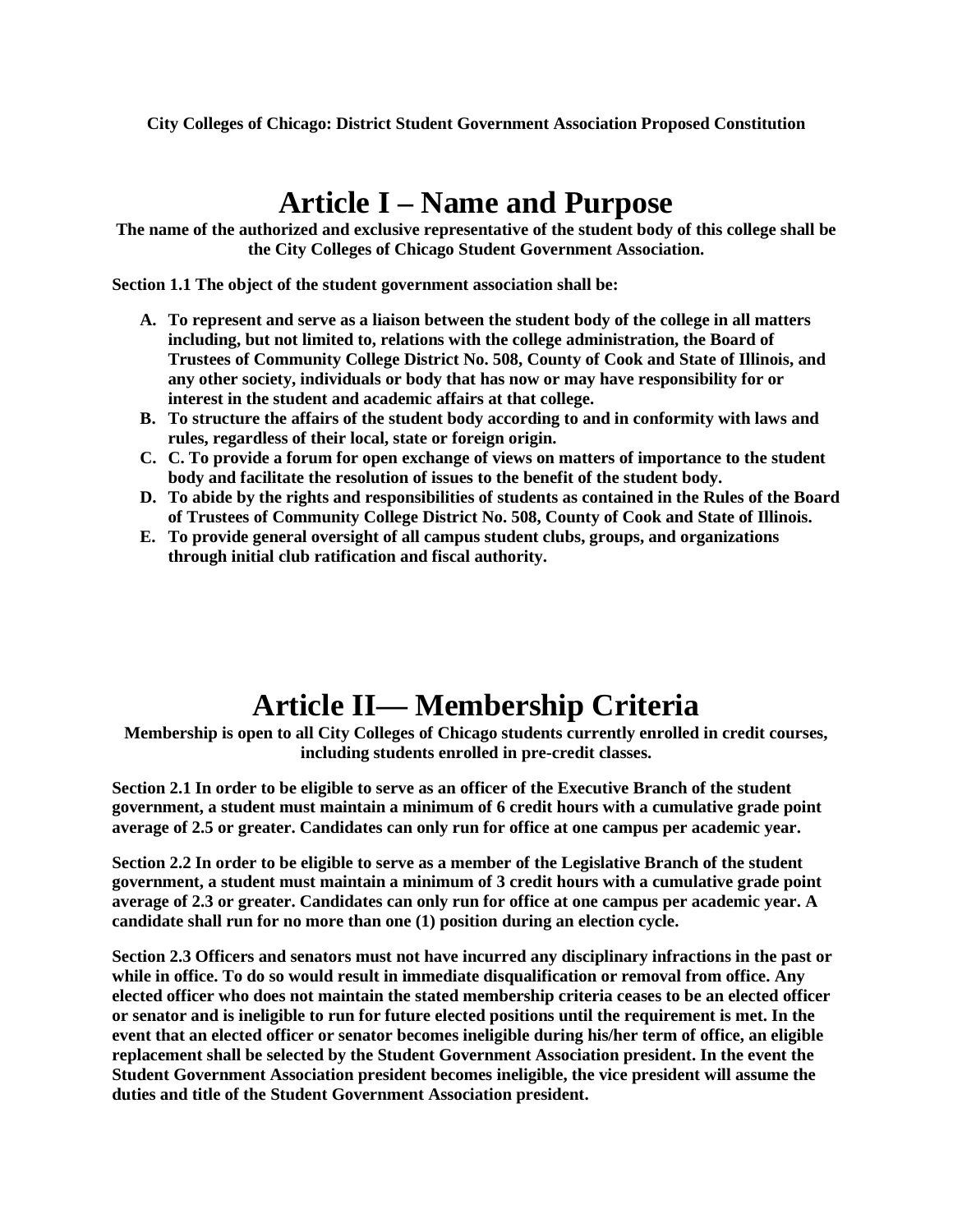# **Article III – Duties and Responsibilities of Executive Officer**

### **Section 3.1 President**

**As chief executive officer of the student body the president's duties are as follows:**

- **A) Presiding at regularly scheduled meetings as set forth herein order.**
- **B) Signing, when necessary, all acts, orders and proceedings of the student body declaring its will and obeying its commands.**
- **C) Serving as an ex-officio member (non-voting except in the case of a tie) of all committees of the association.**
- **D) Creating ad hoc committees for specific purposes and for limited duration.**
- **E) Representing the student body in the City Colleges of Chicago District Council and before the faculty and administration of this college.**
- **F) Appointing any person to a position deemed necessary by the president and by a majority vote of the executive board and senators.**

### **Section 3.2 Vice President**

**As second officer, the vice president's duties are to succeed to the duties of the president in absences, and as follows:**

**A) Presiding at regularly scheduled legislative meetings as set forth herein.** 

**B) Presiding as the chairperson of committees, unless formally relieved by the President.** 

**C) Assisting the president in his or her duties of representation.**

**D) Performing other necessary duties as assigned by the President or the student body resolution.**

**E) Resolve constitutional inquiries as well as ensure that proper procedures are carried out to enforce student decisions.**

#### **Section 3.3 Secretary**

**As third officer, the secretary's duties are to succeed to the office of Vice-President in absences, and as follows:** 

**A) Keeping up-to-date contact details of all members, executive as well as legislative board.** 

**B) Issuing notice of all regular and special meetings.** 

**C) Recording the business of the student government association in minutes and reports and publishes these documents at least 2 days prior to the next scheduled meeting.** 

**D) Keeping and calling the roll of members.** 

**E) Preparing the agenda or order of business for General meetings; maintaining a list of unfinished business from previous meetings.** 

**F) Acting as custodian of records other than those of the treasurer. Having the guidelines, constitution, bylaws, and a book of Robert's Rules of Order at each General meeting.**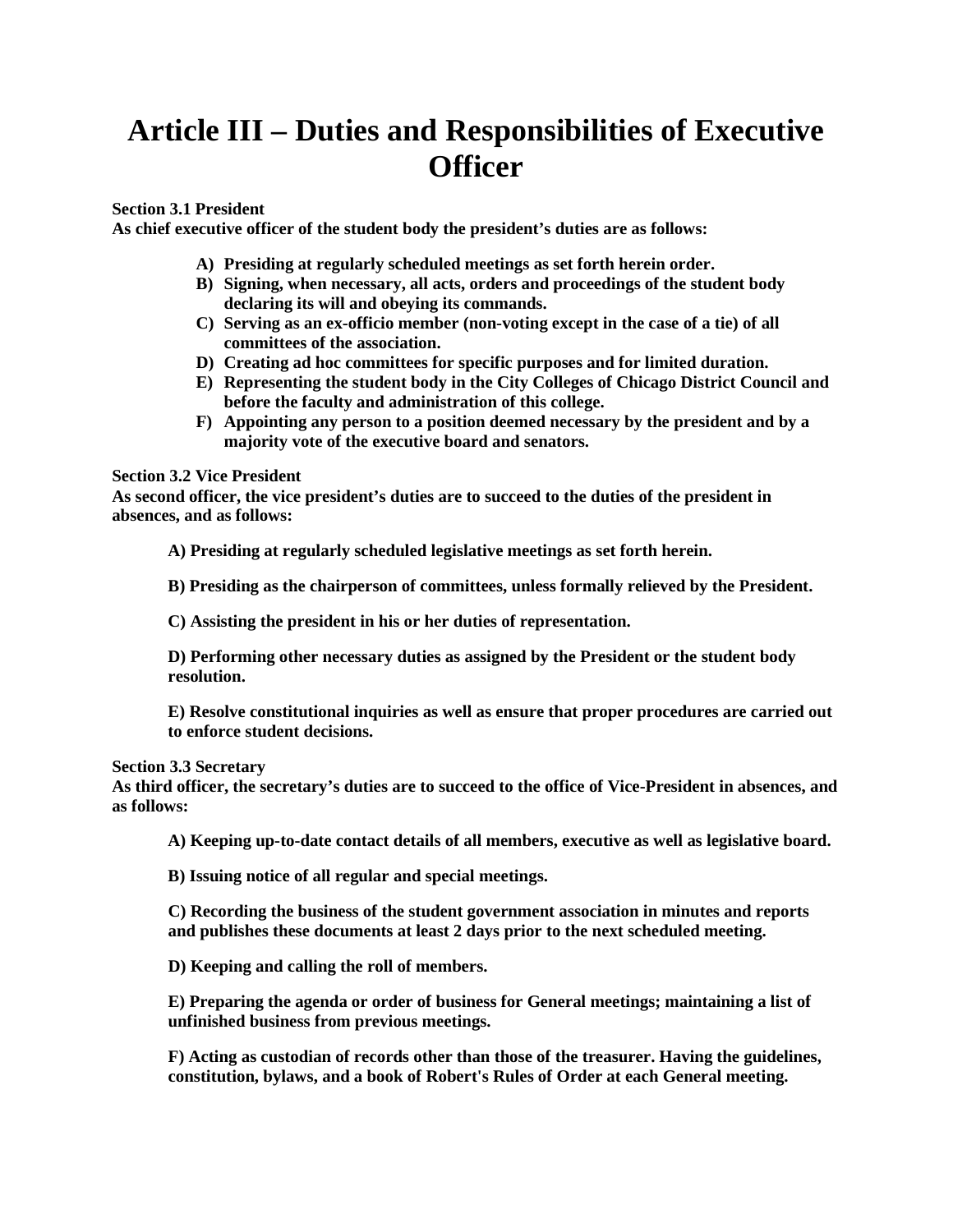# **Article III, continued.**

### **G) Compiling and posting office hours for each Officer.**

#### **Section 3.4 Treasurer**

**As fourth officer, the treasurer's duties are to succeed to the office of Secretary during his or her absence, and work with the college director of business and operational services and the associate dean/dean of student services in the management of the following items:**

- **A) Maintaining public records of requisitions for funds, approval of requisitions, fund receipts, fund disbursements, fund balances.**
- **B) Reporting the fund balances of the student government account on a monthly basis to the executive board at regular or special meetings.**
- **C) Chairing committees on budget and/or finance if and when created; events or other student activities with the supervision of the director of business and operational services and/or associate dean/dean of student services.**
- **D) Shall adhere to all purchasing policies and procedures as set forth by the CCC board rules.**

#### **Section 3.5 Elections**

**Elections shall be held during the spring semester of each school year, at least 30 days prior to the end of the semester. A special election to fill vacancies may be held during the fall semester, if needed.**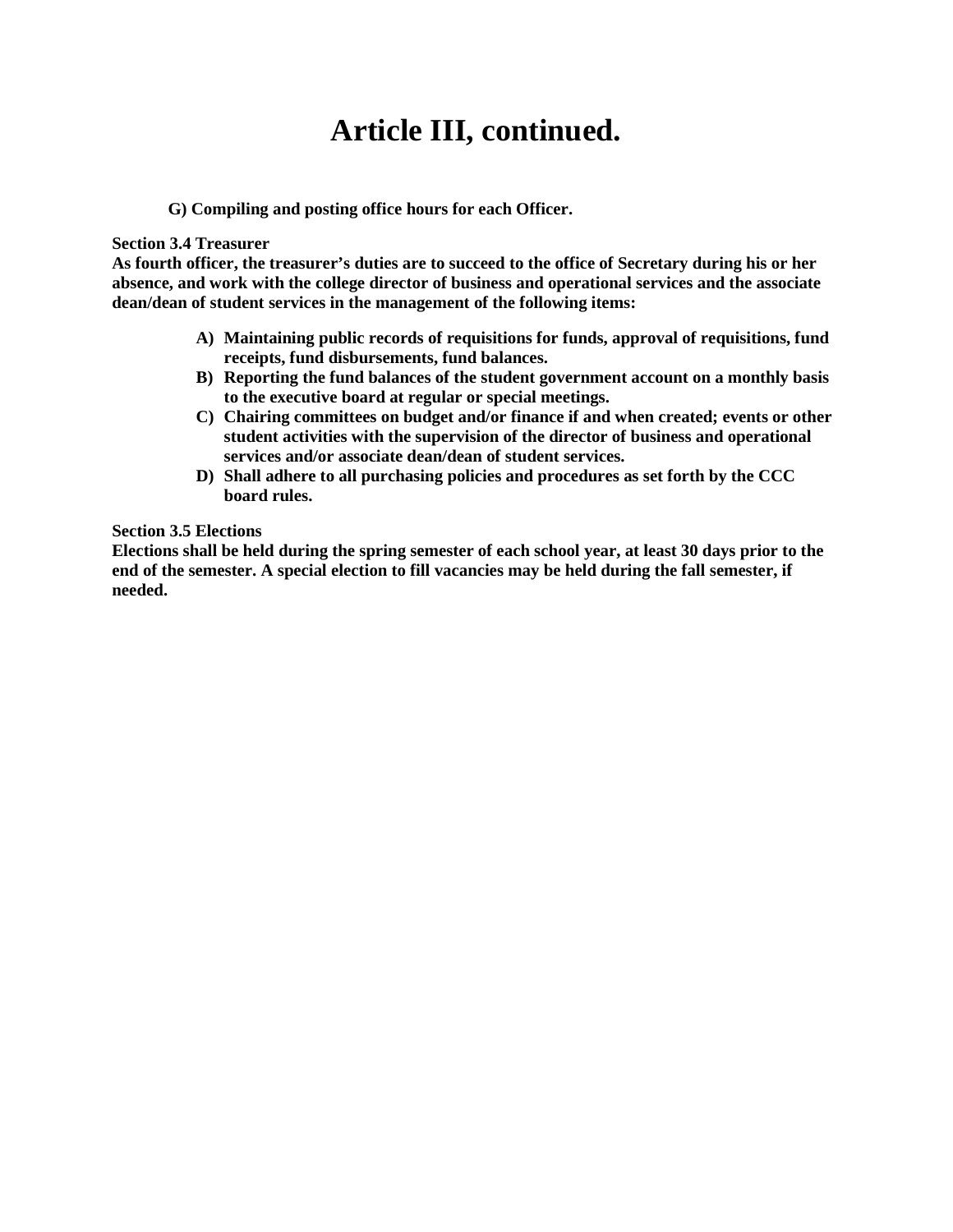# **Article IV: Meetings**

#### **Section 4.1 General meetings**

**General meetings are convened to discuss the business of the SGA and the place where SGA officers, senators, and committee members report the progress of their specific activities. These meetings are open to the student body and must be publicized.** 

- **A) There must be a quorum consisting of at least 2 Executive Board members and at least 50% plus 1 of the Senate in order to conduct a meeting. A meeting cannot be conducted without an advisor or a member of the college administration present; unless excused by the Student Government Executive Board.**
- **B) All General Student Government meetings shall be held at least monthly during the fall and spring semesters when classes are in session.**
- **C) The Executive Board shall meet to set the agenda and post for the general student body in a conspicuous place prior to general meetings.**
- **D) The Executive Board reserves the right to set the time and place of all regular meetings.**
- **E) All meeting cancellations must be announced in writing by the SGA Secretary at least 24 hours in advance.**
- **F) All meetings shall be conducted in accordance with the rules contained in the current edition of Robert's Rules of Order.**

#### **Section 4.2 Special Meetings**

**Special Meetings are convened to handle specific tasks pertinent to the business of the SGA Standing Committees or other miscellaneous business. Like General Meetings, these meetings are open the student body. These meetings must be publicized.**

**The Chairperson of the corresponding committee reserves the right to appoint the time and place of the meetings. All business conducted at these meetings must be recorded in a corresponding record of minutes. These minutes must be presented to the SGA Executive Board at the SGA General and emergency Meetings.**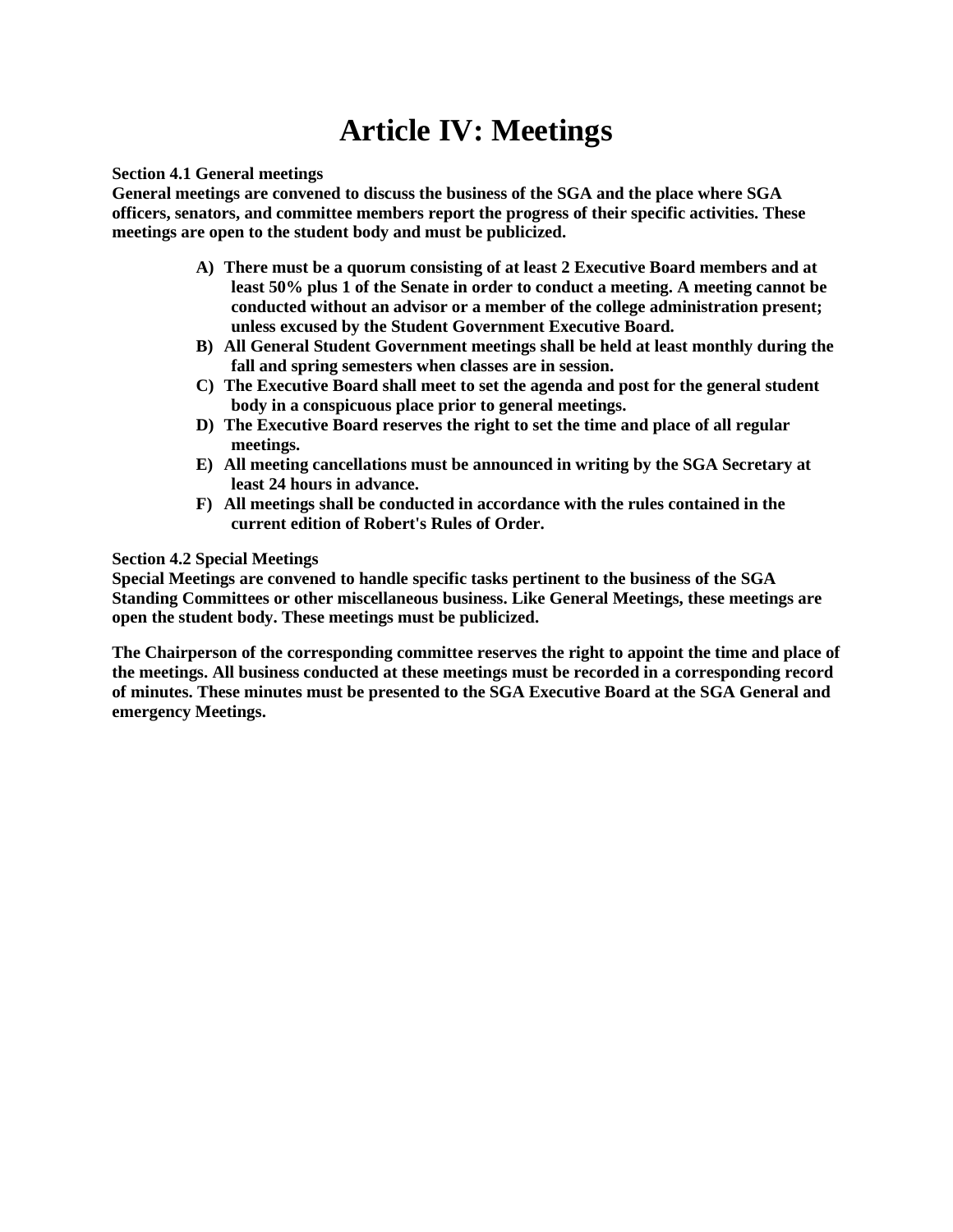# **Article V: Senators**

#### **5.1 Duties of Senators**

**The SGA Senate, herein referred to as the Senate, is the legislative branch of the Student Government Association. The Senate shall be composed of a body of Senators. Each CCC Campus's By Laws shall stipulate the amount of seats each Senate shall be composed of.**

- **A) Represent and communicate with their constituents.**
- **B) Participate in at least one (1) senate standing committee, convening a minimum of once per month.**
- **C) Create and participate on at least one (1) senate subcommittee to tackle specific issues at the respective campus, convening a minimum of once per month.**
- **D) Identify and bring issues to the senate floor for discussion, consideration, and/or action.**
- **E) Write and pass resolutions, as specified in the SGA bylaws of their respective college.**
- **F) Meet regularly with the advisors, if appropriate.**
- **G) Approve expenditure requests from the Financial Committee, if applicable.**
- **H) Other duties as specified in the SGA bylaws of their respective college.**

#### **5.2 Elections of Senators**

- **A) The Election Committee, comprised of individuals not running for office in the upcoming election, shall manage senate elections in accordance with the approved election guidelines.**
- **B) Campus Senators will be elected from the student body of that campus.**
- **C) Senate elections are to be held concurrent with the Executive Board elections.**

### **5.3 Vacancies**

**For all vacancies that occur within the Senate, appointments of new Senators shall be made using the following procedures:**

- **A) All Senate candidates wishing to fulfill the vacancy must complete a basic petition for candidacy including: a fifty (50) signatures petition from the general population; a 250 word platform statement; being eligible for the position as described in Article 2 Section 4; and other stipulations as dictated by the campus bylaws. (For number of senators refer to respective campus bylaws.)**
- **B) Each Senate candidate must then appear before the Senate for interviewing, as directed by the bylaws of that campus.**
- **C) The Senate will then vote on the candidates to fill the vacancy, as directed by the bylaws of that campus. A majority vote is needed to appoint new candidates to the Senate.**
- **D) Appointments will be announced to the general membership and the executive branch of SGA as soon as possible.**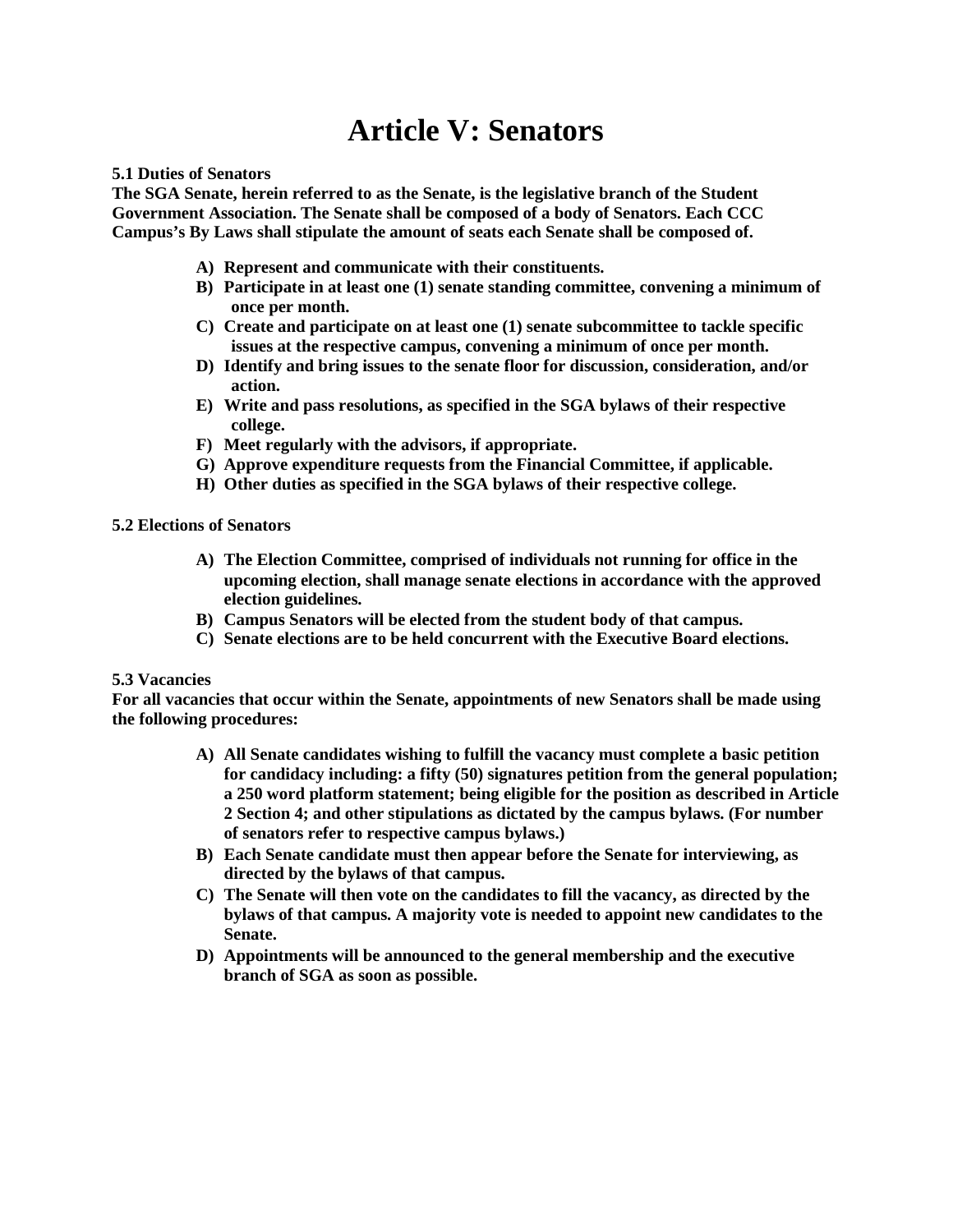## **Article V, continued.**

### **5.4 Meetings**

- **A) The Senate will meet a minimum of once (1) per month during the fall and spring semesters, unless one of these days is a holiday. If a meeting is scheduled to take place on a holiday, the Senate shall vote to alter the meeting day to the day before or the day after the meeting, or cancel the meeting.**
- **B) The quorum of the Student Senate shall be fifty percent plus one of the current number of senators.**
- **C) Each Senator shall be entitled to one vote, which shall be counted equally.**
- **D)In cases of reversing a veto from the SGA President, the Senate must have a two thirds (66%) vote to repeal the decision. In all other cases, the Senate may make decisions based on majority vote, with no minimum to meet.**

### **5.5 Senate Committees**

**A) Each SGA Campus's Bylaws shall dictate the nature, structure, and number of Standing Senate Committees and subcommittees it shall establish.**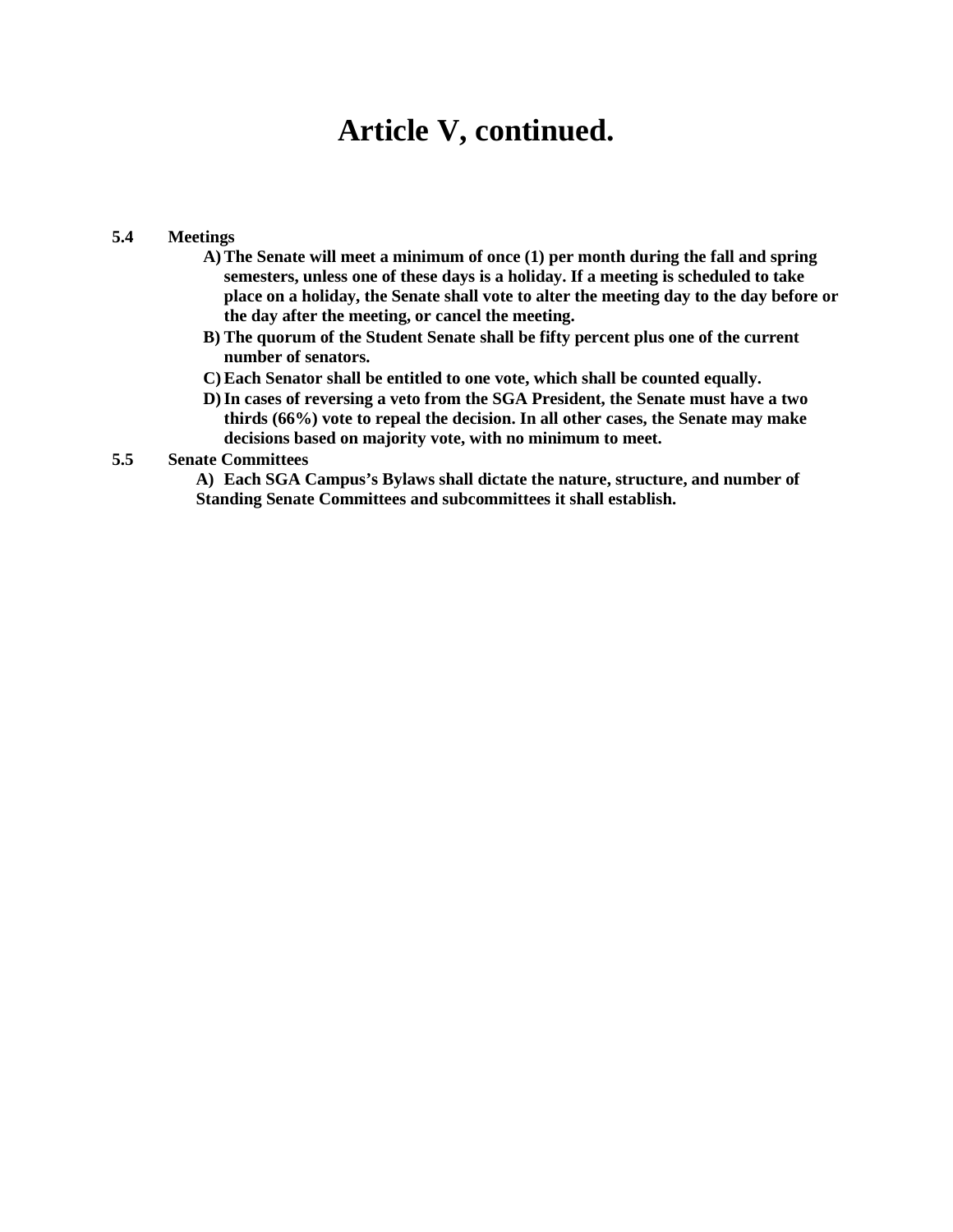# **Article VI Removal of Student Government Officer**

### **6.1 Removal of Student Government Officer**

**A) An officer may be removed from office by a two-thirds (2/3) majority vote at a special meeting called for that purpose.** 

**B) A Senator who has 3 or more unexcused absences from a Senate meeting per semester shall forfeit their office. Absences must be excused by an Advisor or designated appointee as dictated in the campus bylaws, prior to the meeting. The Senate may veto an automatic forfeiture by a vote of two-thirds (2/3) of the Senate. If the Senator is reinstated, they shall have to be reinstated after each additional absence.** 

**C) An Executive Officer who has 3 or more unexcused absences from a General or Executive Board Meeting can be asked to forfeit their office. Absences must be excused by a member of the Executive Board prior to the meeting.** 

**D) An officer may be removed for failure to adhere to their duties as described in the CCC district guidelines, constitution, and/or bylaws. The Judicial Committee (as dictated by campus bylaws) will call an impeachment hearing and notify the officer(s) in question at least seven (7) days prior to the hearing. The officer(s) in question must be given the opportunity to answer any and all charges in front of the Judicial Committee before any action may be taken. There must be quorum vote of the members present to impeach the officer(s).** 

#### **6.2 Removal Process of a Student Government Officer**

**A) The officer(s) in question must be contacted by a designated member of the Judicial Committee regarding the problem(s) or offense(s).**

**B) A member of the Judicial Committee will explain the impeachment process and state the officer(s) involved at the special meeting, after said officer(s) has been notified. C) The officer(s) who is being impeached will have the opportunity to address the membership at the meeting.** 

**D) If an officer(s) who is being impeached refused to attend the meeting of their impeachment, a vote will still be cast on the problem(s) or charge(s) at hand.** 

**E) A vote, by secret ballot, of the membership in attendance will be held at that meeting.**

**F) An impeached officer is no longer considered an officer of the Student Government Association and may not run for an officer position in future elections; however, they may still serve on standing committees and subcommittees with consideration of the chair and is still a general member of the Student Government Association.**